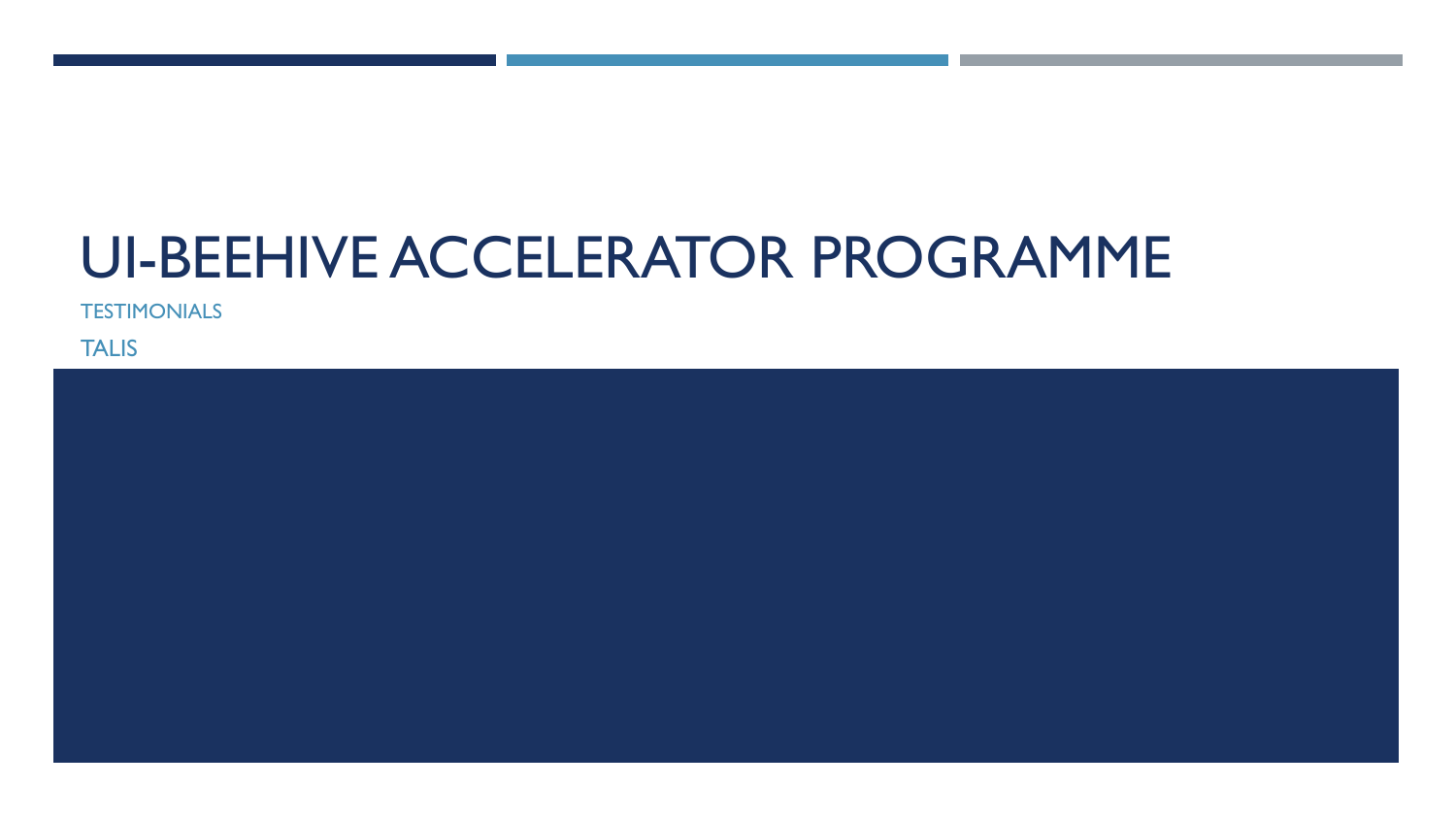## ABOUT (PERSONAL & BUSINESS PROFILE)

- *We are a team that develop the product Talis, which is a device energy storage source that will be a solution in overcoming energy needs for various types of activities where this device has various components consisting of Lithium-ion batteries and Battery Management Systems (BMS). Talis is capable to store 577 Watthour of energy.*
- *Our team consist of a group of 4 people. Namely, Ir. Chairul Hudaya, ST, M.Eng., Ph.D, IPM, Muhammad Luthfi, Raden Adhitya A.R., and Jagad Paduraksa.*





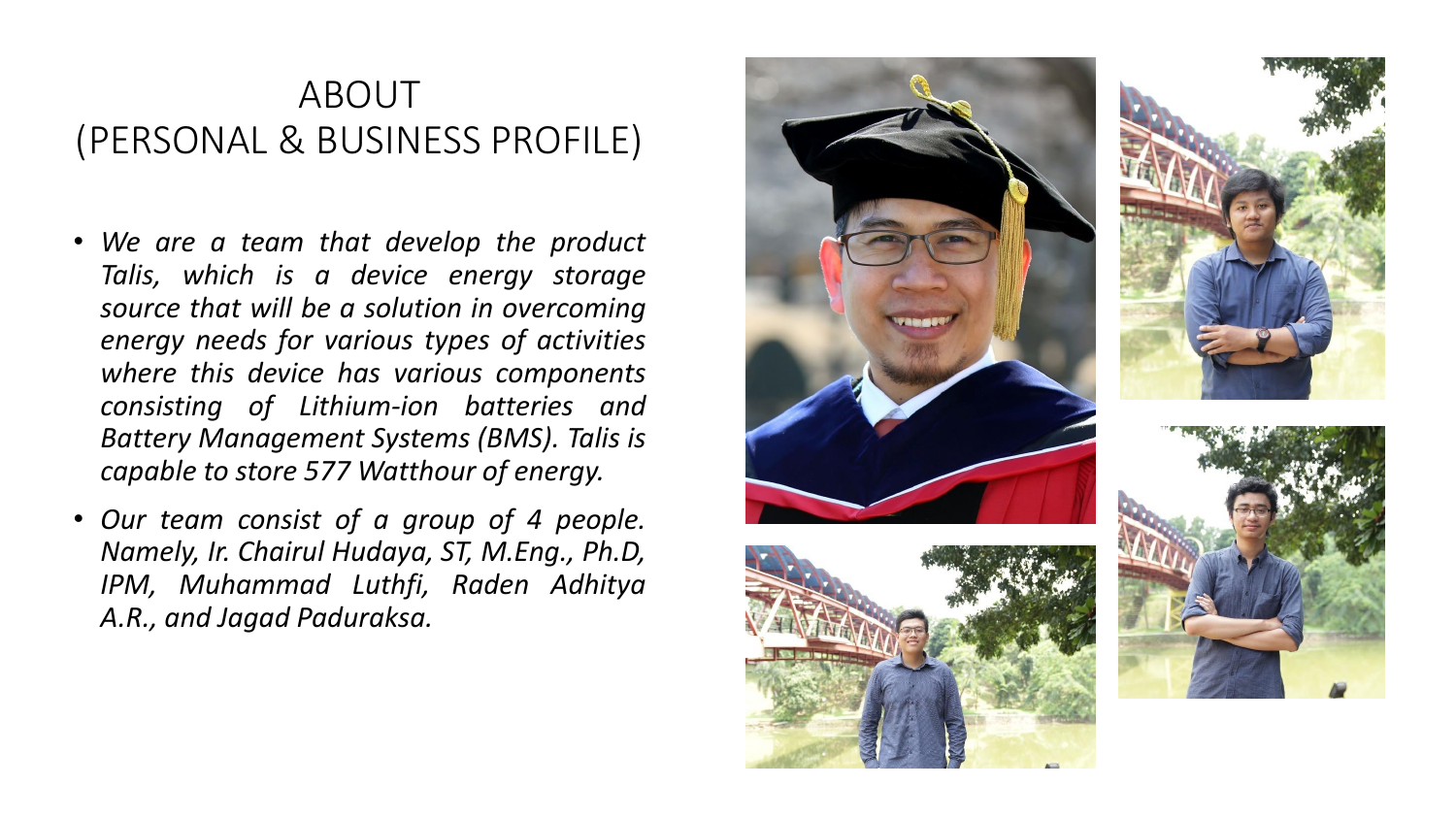## BEEHIVE MOOC

 *The BEEHIVE MOOC has given my team many new insights about what should we plan and achieve to create a better path and growth for our startup. There are so many inspirational videos as well that corelated with the materials that were given to us and I really recommend this to others who like to understand more about entrepreneurship.*